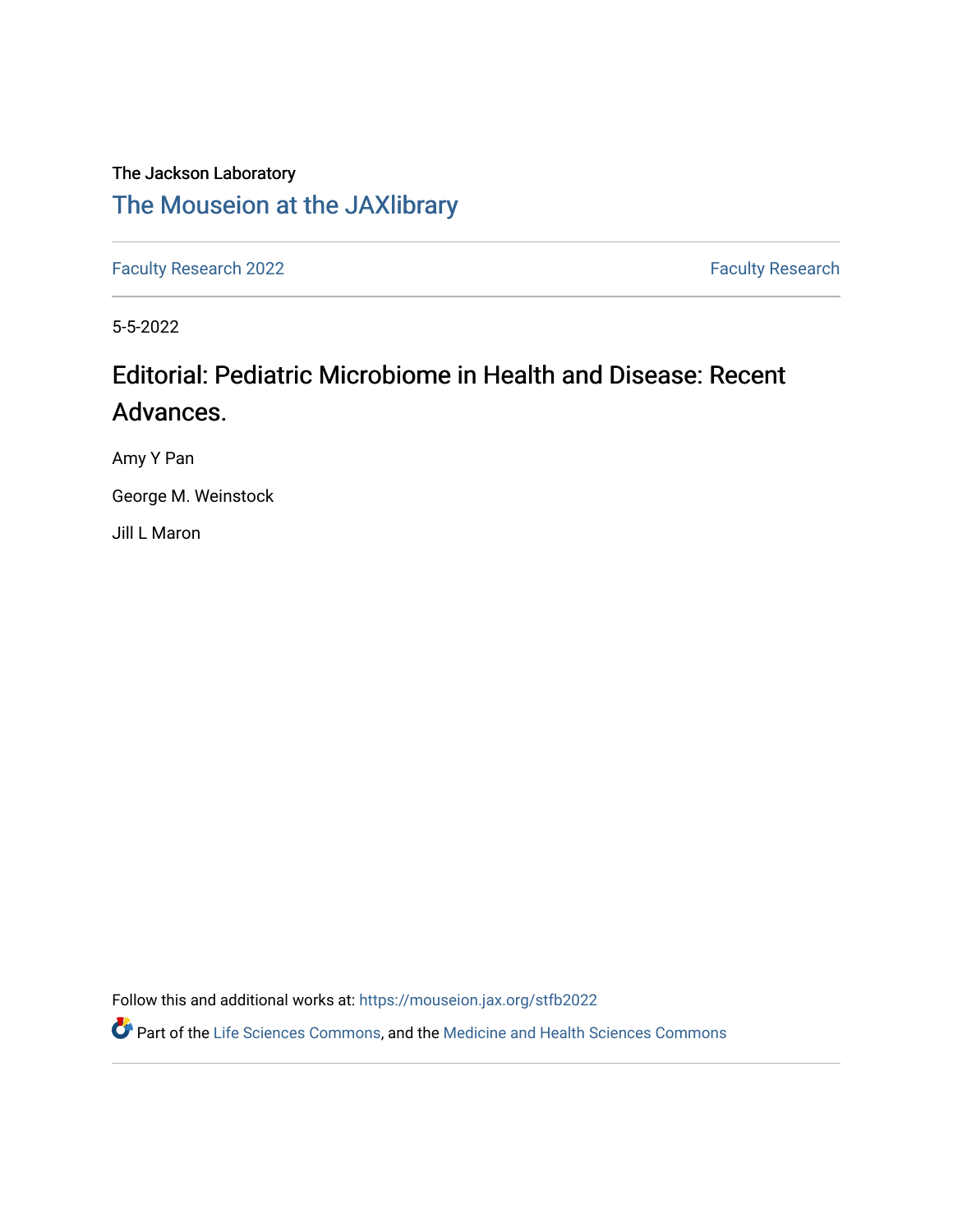

# [Editorial: Pediatric Microbiome in](https://www.frontiersin.org/articles/10.3389/fped.2022.908741/full) Health and Disease: Recent Advances

Amy Y. Pan $^{1*}$ , George M. Weinstock $^{\mathsf{2}}$  and Jill L. Maron $^{\mathsf{3}}$ 

*<sup>1</sup> Division of Quantitative Health Sciences, Center for Microbiome Research, Department of Pediatrics, The Medical College of Wisconsin, Milwaukee, WI, United States, <sup>2</sup> The Jackson Laboratory for Genomic Medicine, Farmington, CT, United States, <sup>3</sup> Department of Pediatrics, Women and Infants Hospital of Rhode Island, Providence, RI, United States*

Keywords: microbiome, preterm birth, feeding methods, type 1 diabetes, antibiotics, neurodevelopment

#### **Editorial on the Research Topic**

#### **[Pediatric Microbiome in Health and Disease: Recent Advances](https://www.frontiersin.org/research-topics/21319/pediatric-microbiome-in-health-and-disease-recent-advances)**

In the past decade, we have gained new knowledge regarding maternal microbiota transmission to a newborn, gut microbial colonization in early life, and the temporal progression of the composition of the gut microbiota during childhood development. We are just beginning to understand the significant role microbial colonization plays in the health and disease within the pediatric population. Maternal microbiota, mode of delivery, feeding methods, timing of the introduction to solid foods, nutrition, and antibiotics can influence the microbiome which then impacts heath and growth of a child. In addition, microbiome composition alterations may be involved in the pathogenesis of many diseases such as preterm birth, autoimmune disease, neurodevelopmental and neuropsychiatric disorders.

This month's Research Topic aims to highlight the latest research on the development of the microbiome in children and to elucidate the roles of the microbiome in health and disease states in the pediatric population. This comprehensive Research Topic, composed of five original article and comprehensive reviews, provides the reader with the most recent advances in the field and will serve as an invaluable resource for pediatric microbiome researchers.

In the observation study by [Aguilar-Lopez et al.,](https://doi.org/10.3389/fped.2021.719096) the impact of human vs. bovine nutritional fortification on the developing microbiome and weight gain velocity in preterm infants born <33 weeks of gestation or <1,500 grams at birth is described. The authors also explored the effects of maternal complications, including chorioamnionitis and preterm, prolonged rupture of membranes (PPROM) on fecal taxonomic composition. Compared to non-exposed infants, those exposed to chorioamnionitis during pregnancy had higher relative abundances of Bifidobacterium and Enterobacter, while infants born in the setting of PPROM showed higher abundances of Bacteroides. Samples clustered into two distinct groups when analyzing beta diversity which leads to characterization of two different enterotypes in these preterm infants.

[Wang et al.,](https://doi.org/10.3389/fped.2021.726193) advance our understanding of the impact of microbial colonization on the metabolome during the first 4 weeks of life. Through in vitro composition and volume assessment of intestinal gases and short-chain fatty acid (SCFA) profiles, the authors determine that total volume of intestinal gases as well as the concentration of carbon dioxide, hydrogen, methane, hydrogen sulfide, and all six fecal SCFAs analyzed are increased with age. Carbon dioxide and acetic acid were identified as the predominant intestinal gas and SCFA, respectively.

The mini review by [Prescott et al.](https://doi.org/10.3389/fped.2021.754013) examines how intrapartum antibiotic prophylaxis (IAP) impacts infant microbial colonization. Decreased Bacteroidetes and Actinobacteria and increased

### **OPEN ACCESS**

### Edited and reviewed by:

*Andrew S. Day, University of Otago, New Zealand*

> \*Correspondence: *Amy Y. Pan [apan@mcw.edu](mailto:apan@mcw.edu)*

#### Specialty section:

*This article was submitted to Pediatric Gastroenterology, Hepatology and Nutrition, a section of the journal Frontiers in Pediatrics*

Received: *31 March 2022* Accepted: *22 April 2022* Published: *05 May 2022*

#### Citation:

*Pan AY, Weinstock GM and Maron JL (2022) Editorial: Pediatric Microbiome in Health and Disease: Recent Advances. Front. Pediatr. 10:908741. doi: [10.3389/fped.2022.908741](https://doi.org/10.3389/fped.2022.908741)*